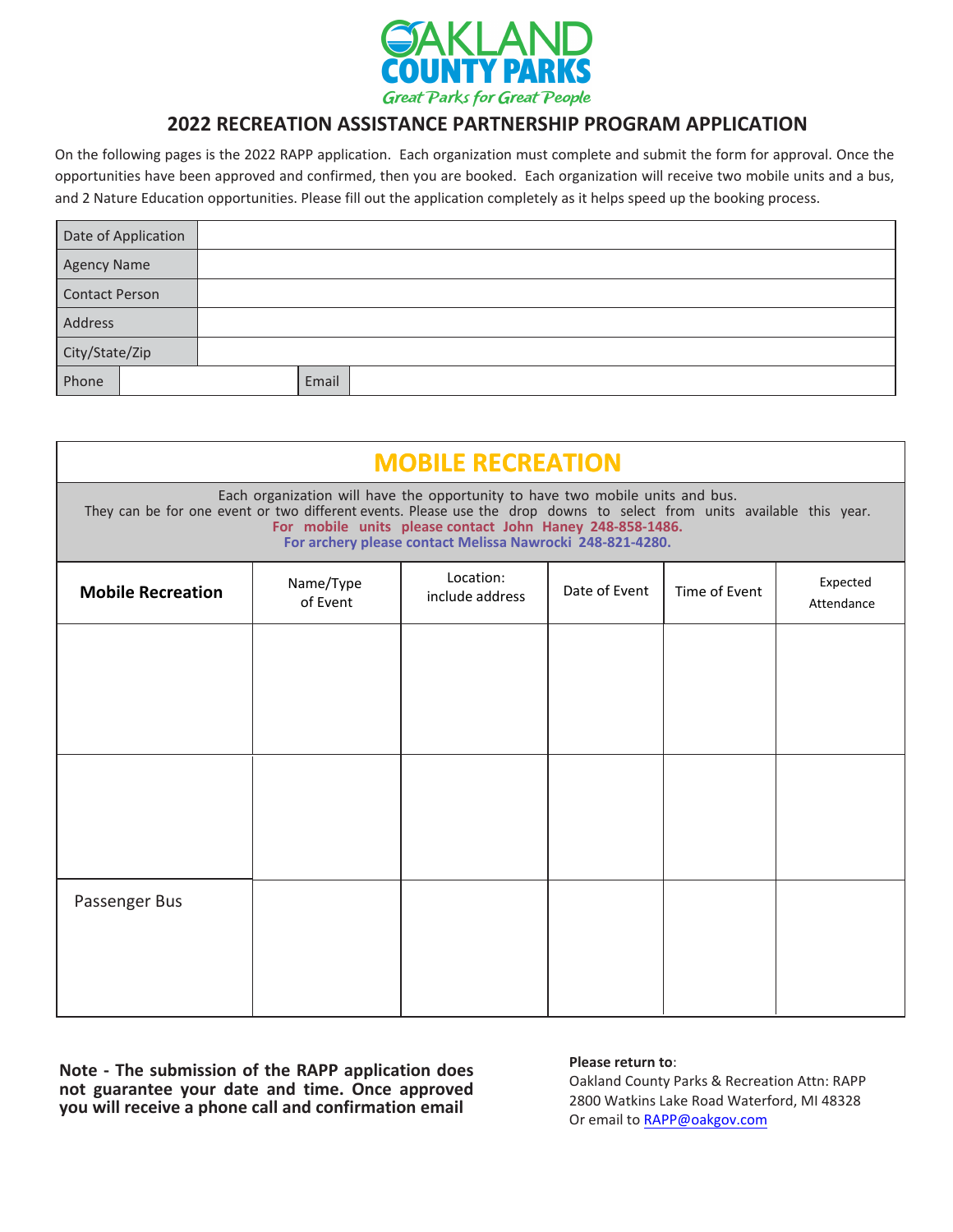

## **2022 RECREATION ASSISTANCE PARTNERSHIP PROGRAM APPLICATION**

| Date of Application   |       |  |
|-----------------------|-------|--|
| <b>Agency Name</b>    |       |  |
| <b>Contact Person</b> |       |  |
| Address               |       |  |
| City/State/Zip        |       |  |
| Phone                 | Email |  |

| <b>NATURE EDUCATION</b>                                                                                                                                                                                                                                                                                                                                                                                                 |                       |                              |               |               |                                                                          |
|-------------------------------------------------------------------------------------------------------------------------------------------------------------------------------------------------------------------------------------------------------------------------------------------------------------------------------------------------------------------------------------------------------------------------|-----------------------|------------------------------|---------------|---------------|--------------------------------------------------------------------------|
| Each organization has two nature education opportunities. The options available are a Nature Table or Nature Education Program.<br>The Nature Table is a walk-up conversational nature experience. Best when used at another event or to supplement a program.<br>The Nature Education Program is a 45-minute class on the topics listed below. This can be done in-person or virtually. There is a<br>40-person limit. |                       |                              |               |               |                                                                          |
| <b>Nature Education</b><br><b>Nature Table / Programs</b>                                                                                                                                                                                                                                                                                                                                                               | Name/Type<br>of Event | Location:<br>include address | Date of Event | Time of event | <b>Expected Attendances:</b><br>max attendance for<br>presentation is 40 |
| Program Type:<br>Theme:                                                                                                                                                                                                                                                                                                                                                                                                 |                       |                              |               |               |                                                                          |
| Program Type:                                                                                                                                                                                                                                                                                                                                                                                                           |                       |                              |               |               |                                                                          |
| Theme:                                                                                                                                                                                                                                                                                                                                                                                                                  |                       |                              |               |               |                                                                          |

**Note - The submission of the RAPP application does not guarantee your date and time. Once approved you will receive a phone call and confirmation email**

### **Please return to**:

Oakland County Parks & Recreation Attn: RAPP 2800 Watkins Lake Road Waterford, MI 48328 Or email to RAPP@oakgov.com